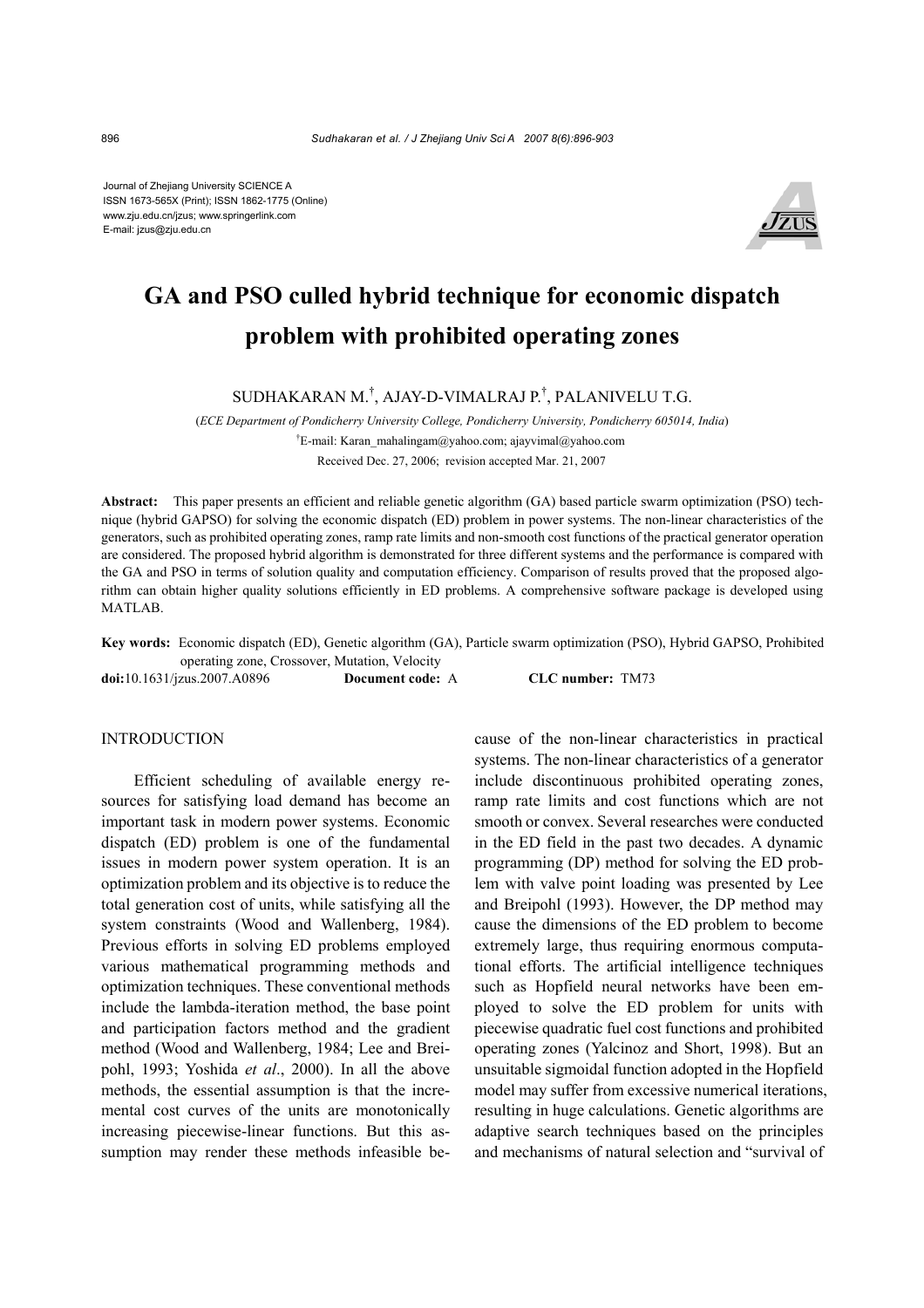the fittest" from natural evolution. The GA method has been successfully used to solve power optimization problems such as feeder configuration and capacitor placement in a distribution system (Walters and Sheble, 1993). Due to its high potential for global optimization, GA has received great attention for solving ED problems. Walters and Sheble (1993) presented a GA model employing units output as the encoded parameter of chromosome to solve an ED problem for valve point discontinuities. Chen and Chang (1995) presented a GA method using the system incremental cost as encoded parameter for solving ED problems that can take into account network losses, ramp rate limits, and valve point zone. An integrated GTS algorithm incorporating GA, Tabu search and simulated annealing for the ED problem was presented by Fung *et al*.(2000). Even though GA methods have been employed successfully to solve complex optimization problems, recent research has identified some deficiencies in GA performance (Michalewicz, 1994). If the problem has epistemic objective function (where the parameters being optimized are highly correlated), the GA efficiency is degraded and the premature convergence of GA to a local optimal solution is also possible (Mantawy *et al*., 1999). The possibility of solving the economic dispatch problem by applying refined genetic algorithm was developed by Sheble and Brittig (1995). Song and Xuan (1998) presented a new combined heat and power economic dispatch algorithm using genetic algorithm by penalty function method. Wong and Wong (1994) provided a rational model by considering the economic dispatch of thermal units for the demand by genetic algorithm and simulated annealing techniques.

Particle swarm optimization (PSO), first introduced by Kennedy and Eberhart (1995), is one of the modern heuristic algorithms. It was developed through simulation of a simplified social system, and has been found to be robust in solving continuous non-linear optimization problems. The PSO technique can generate high-quality solutions within shorter calculation time and have more stable convergence characteristics than other stochastic methods (Yoshida *et al*., 2000; Gaing, 2003; Zhao *et al*., 2005; Huang *et al*., 2005). Unlike in GA method, in PSO the selection operation is not performed (Gaing, 2003; Zhao *et al*., 2005). All the particles in PSO are

kept as members of the population through the course of a run (a run is defined as the total number of generation of the evolutionary algorithms prior to termination) (Gaing, 2003). It is the velocity of the particle, which is updated according to the previous best position of its companions. The particles fly with the updated velocities. Although the PSO is seemingly sensitive to the tuning of some weights or parameters, many researches are still in progress for proving its potential in solving complex power system problems. Gaing (2003) applied PSO method for solving the ED problem considering the generator constraints. Zhao *et al*.(2005) applied multi-agent based PSO for solving optimal reactive power dispatch problem. Huang *et al*.(2005) applied PSO for solving short term load forecasting problem. Victoire and Jeyakumar (2005) integrated PSO with sequential quadratic programming for solving dynamic dispatch problem with valve point effects.

In this paper, a PSO method is integrated with GA for solving ED problem in power system. The proposed method considers the non-linear characteristics of a generator such as ramp rate limits and prohibited operating zone for actual power system operation. The proposed method is applied to three different systems and the solutions obtained are compared with the real coded GA method and PSO method. The reliability of the proposed algorithm is demonstrated in the aspects of solution quality and computation efficiency. The paper is organized as follows. In Section 2, the problem formulation for ED problem with all constraints is presented. Section 3 explains the concept of particle swarm optimization and its operators. Implementations of GA and PSO in the proposed hybrid GAPSO algorithm are given in Section 4. The proposed hybrid GAPSO algorithm, which is a hybrid of PSO method and GA method, is applied for the test cases and simulation results are discussed in Section 5 and conclusions are summarized in Section 6.

## PROBLEM FORMULATION

The objective of ED problem is to simultaneously minimize the generation cost rate and to meet the load demand of a power system over some appropriate period while satisfying various constraints (Walters and Sheble, 1993).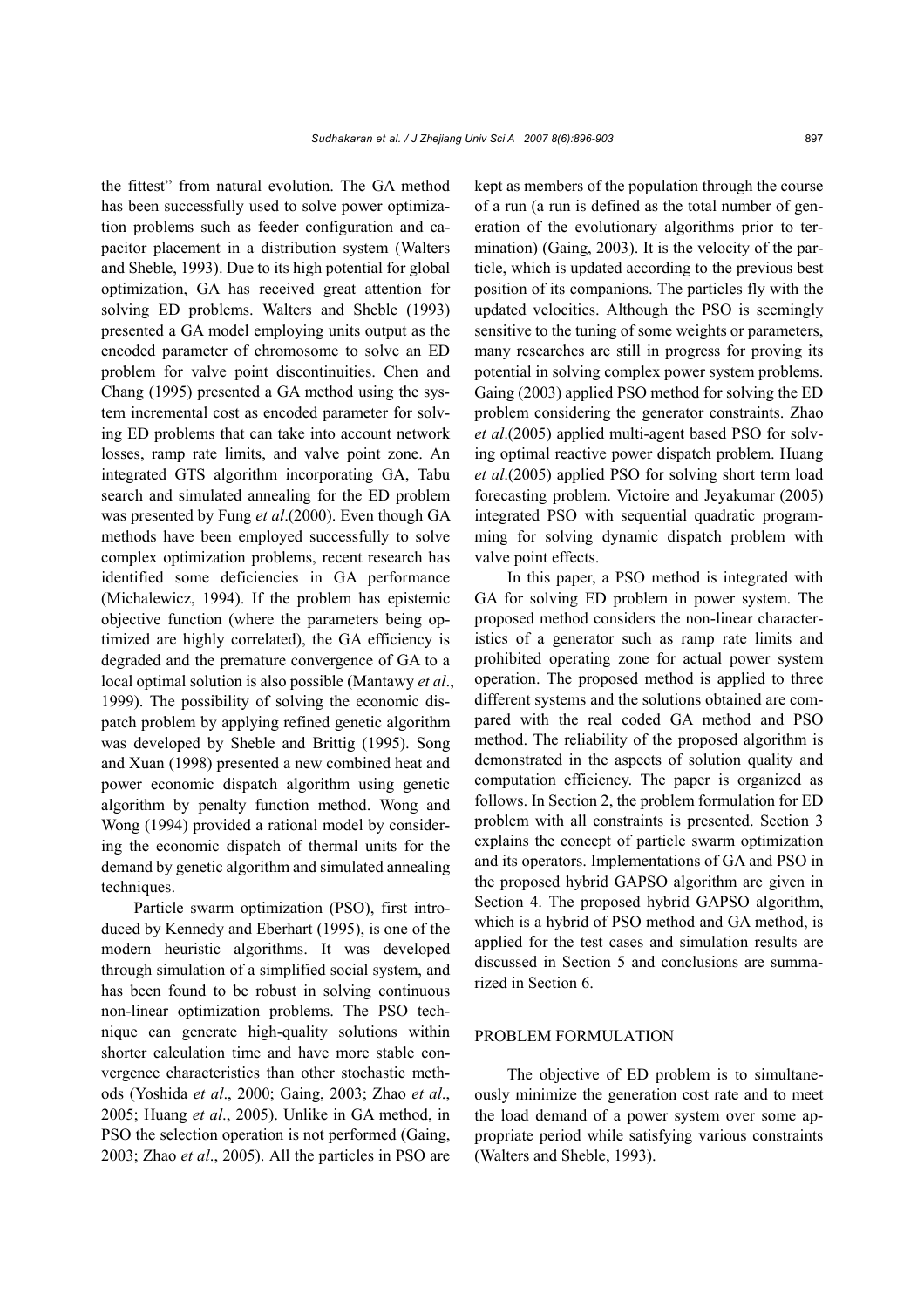The objective function is

$$
F_{\rm T} = \sum_{i=1}^{n} F_i(P_i) = \sum_{i=1}^{n} (A_i P_i^2 + B_i P_i + C_i). \tag{1}
$$

Constraints are:

(1) Power balance equation

$$
\sum_{i=1}^{n} P_i = P_{\rm D} + P_{\rm L}.
$$
 (2)

# (2) Ramp rate limits

For convenience in solving the ED problem, the unit generation output is usually assumed to be adjusted smoothly and instantaneously. But in practical situations, the operating range of all online units is restricted by their ramp rate limits for forcing the units operation continually between two adjacent specific operation periods (Lee and Breipohl, 1993; Walters and Sheble, 1993). The inequality constraints due to ramp rate limits for unit generation changes are given below:

(i) As generation increases,

$$
P_i - P_i^0 \le R_{ui};\tag{3}
$$

(ii) As generation decreases,

$$
P_i^0 - P_i \le R_{di}.\tag{4}
$$

Where  $P_i$  is the current output power and  $P_i^0$  the previous output power;  $R_{\rm u}$  and  $R_{\rm d}$  are the up and down ramp limit of the *i*th generator, respectively.

(3) Prohibited operating zone

The prohibited operating zones in the inputoutput curve of the generator are due to steam valve operation or vibration in its shaft bearing. Because it is difficult to determine the prohibited zone by actual performance testing or operating records, the best economy is achieved by avoiding operation in areas that are in actual operation (Walters and Sheble, 1993; Yalcinoz and Short, 1998). Lee and Breipohl (1993) and Walters and Sheble (1993) showed the inputoutput performance curve for a typical thermal unit with many valve points. These valve points generate many prohibited zones. In practical operation, adjusting the generation output  $P_i$  of a unit must avoid unit operation in the prohibited zones. The feasible operating zone of unit *i* can be given as follows:

$$
\begin{cases}\nP_i^{\min} \le P_i \le P_{i,1}^1, \\
P_{i,k-1}^u \le P_i \le P_{i,k}^1, \\
P_{i,m_i}^u \le P_i \le P_i^{\max},\n\end{cases} \tag{5}
$$

where  $k$  is the number of prohibited zones of unit  $i$ , and *k*=2, 3, ..., *mi*.

(4) Generator operation constraints

$$
\max(P_i^{\min}, P_i^0 - R_{di}) \le P_i \le \min(P_i^{\max}, P_i^0 + R_{ui}), \tag{6}
$$
\n
$$
P_i \in \left\{ P_i^{\min} \le P_i \le P_{i,1}^1, P_i^0 \le P_i^1 \le P_{i,k}^1, P_{i,k}^1, P_{i,k}^1, P_{i,k}^1, P_{i,k}^1, P_{i,k}^1, P_{i,k}^1, P_{i,k}^1, P_{i,k}^1, P_{i,k}^1, P_{i,k}^1, P_{i,k}^1, P_{i,k}^1, P_{i,k}^1, P_{i,k}^1, P_{i,k}^1, P_{i,k}^1, P_{i,k}^1, P_{i,k}^1, P_{i,k}^1, P_{i,k}^1, P_{i,k}^1, P_{i,k}^1, P_{i,k}^1, P_{i,k}^1, P_{i,k}^1, P_{i,k}^1, P_{i,k}^1, P_{i,k}^1, P_{i,k}^1, P_{i,k}^1, P_{i,k}^1, P_{i,k}^1, P_{i,k}^1, P_{i,k}^1, P_{i,k}^1, P_{i,k}^1, P_{i,k}^1, P_{i,k}^1, P_{i,k}^1, P_{i,k}^1, P_{i,k}^1, P_{i,k}^1, P_{i,k}^1, P_{i,k}^1, P_{i,k}^1, P_{i,k}^1, P_{i,k}^1, P_{i,k}^1, P_{i,k}^1, P_{i,k}^1, P_{i,k}^1, P_{i,k}^1, P_{i,k}^1, P_{i,k}^1, P_{i,k}^1, P_{i,k}^1, P_{i,k}^1, P_{i,k}^1, P_{i,k}^1, P_{i,k}^1, P_{i,k}^1, P_{i,k}^1, P_{i,k}^1, P_{i,k}^1, P_{i,k}^1, P_{i,k}^1, P_{i,k}^1, P_{i,k}^1, P_{i,k}^1, P_{i,k}^1, P_{i,k}^1, P_{i,k}^1, P_{i,k}^1, P_{i,k}^1, P_{i,k}^1, P_{i,k}^1, P_{i,k}^1, P_{i,k}^1, P_{i,k}^1, P_{i,k}^1, P_{i,k}^1, P_{i,k}^1, P
$$

$$
P_i \in \begin{cases} P_{i,k-1}^{\mathrm{u}} \le P_i \le P_{i,k}^{\mathrm{l}}, & (7) \\ P_{i,m_i}^{\mathrm{u}} \le P_i \le P_i^{\mathrm{max}}, \\ i=1, 2, ..., n; k=2, 3, ..., m_i. \end{cases}
$$

(5) Line flow constraint

$$
\left| P_{\text{Lf},j} \right| \le P_{\text{Lf},j}^{\text{max}}, \ k = 1, \dots, L, \tag{8}
$$

where  $F_i(P_i)$  is the generation cost function, *n* the number of generators committed to the operating system,  $P_i$  the power output of the *i*th generator,  $P_{Lf, i}$ the real power flow of line  $j$ ,  $L$  the number of transmission lines.

The total transmission network losses is a function of unit power outputs that can be represented using *B* coefficients (Gaing, 2003) by

$$
P_{\rm L} = \sum_{i=1}^{n} \sum_{j=1}^{n} P_{i} B_{i,j} B_{j} + \sum B_{oi} P_{j} + B_{oo}. \quad (9)
$$

## **Constraint satisfaction technique**

To satisfy the equality constraint of Eq.(2), a loading of any one of the units is selected as the dependent loading  $P_d$  and its value is obtained from the following equation

$$
P_{\rm d} = P_{\rm D} + P_{\rm L} - \sum_{i=1, i \neq d}^{n} P_{i}, \tag{10}
$$

where  $P_d$  can be calculated directly from Eq.(10) with the known power demand  $P_D$  and the known values of remaining loading of the generators. Therefore the dispatch solution will always satisfy the power balance constraint provided that  $P_d$  also satisfies the operation limit constraint as given in Eqs.(6) and (7).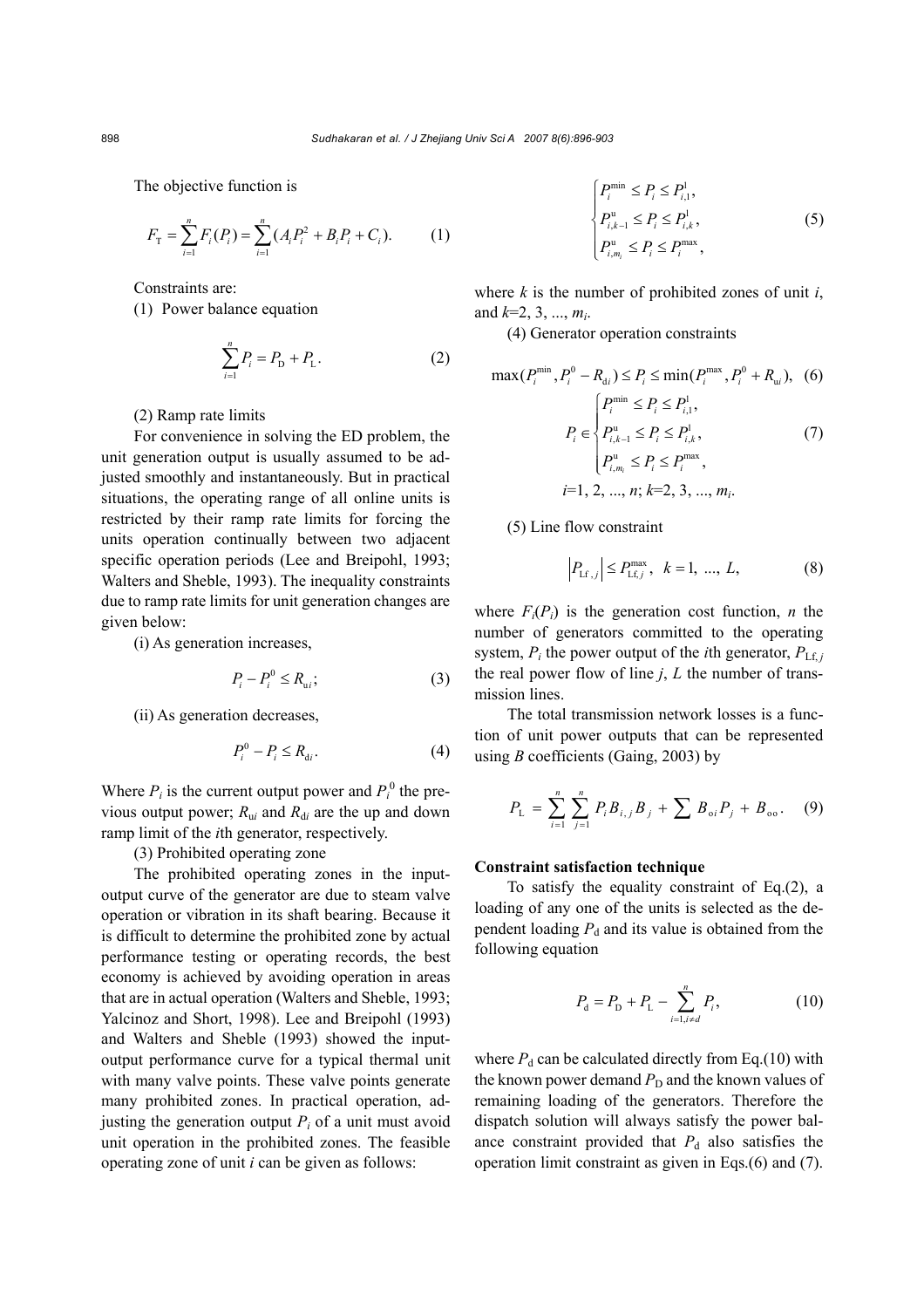An infeasible solution is omitted and, the above procedure is repeated until  $P_d$  satisfies its operation limit. Because  $P_L$  also depends on  $P_d$ , we can substitute an expression for  $P_L$  in terms of  $P_1, P_2, \ldots, P_d, \ldots, P_n$  and *B* coefficients. After substituting it into Eq.(10), the independent and dependent generator terms are separated to obtain a quadratic equation for  $P_d$ . Solving the quadratic equation for  $P<sub>d</sub>$ , the power balance equality condition is exactly satisfied.

# OVERVIEW OF PARTICLE SWARM OPTIMI-**ZATION**

The particle swarm optimization is one of the recent modern evolutionary algorithms which are suitable for solving highly nonlinear optimization problems. Researchers have presented a use of PSO for solving efficiently the ED problem, where PSO provides a population-based search procedure in which individuals called particles change their position (states) with time. In a PSO system particles fly around in a multi-dimensional search space. During flight, each particle adjusts its position according to its own experience and the experience of neighboring particles, making use of the best position encountered by it and its neighbors. The swarm direction of a particle is defined by the set of particles neighboring the particle and its history experience. Instead of using evolutionary operation to manipulate the individuals, like in other evolutionary computational algorithms, each individual in PSO flies in the search space with a velocity which is dynamically adjusted according to its own flying experience and its companions' flying experience.

Let *X* and *V* denote a particle coordinate (position) and its corresponding flight speed (velocity) in a search space respectively. Therefore, each *i*th particle is treated as a without-volume particle, represented as  $X_i=(X_{i1}, X_{i2}, \ldots, X_{id})$  in the *d*-dimensional space. The best previous position of the *i*th particle is recorded and represented as  $pbest_i = (pbest_{i1}, pbest_{i2}, ..., pbest_{i2})$  $t_{id}$ ). The index of the best particle among all the particles is treated as global best particle, and is represented as *gbest<sub>d</sub>*. The rate of velocity for particle '*i*' is represented as  $V_i=(V_{i1}, V_{i2}, \ldots, V_{id})$ . The modified velocity and position of each particle can be calcu-

lated using the current velocity and the distance from *pbest<sub>id</sub>* to *gbest<sub>d</sub>* as shown in Eqs.(11) and (12):

$$
V_{id}^{(t+1)} = \omega V_i^{(t)} + c_1 \cdot rand() \cdot (pbest_{id} - P_{g,id}^{(t)})
$$
  
+  $c_2 \cdot Rand() \cdot (gbest_d - P_{g,id}^{(t)}),$   

$$
X_{id}^{(t+1)} = X_{id}^{(t)} + V_{id}^{(t+1)},
$$
 (12)

where  $i=1, 2, ..., n$ ;  $d=1, 2, ..., m$ . *n* is the population size, *m* the number of units, *ω* the inertia weight factor, *c*1 and *c*2 acceleration constants, *rand*() and *Rand*() uniform random value in the range  $[0, 1]$ ,  $V_i^{(t)}$  the velocity of particle '*i*' at iteration '*t*',  $V_{id}^{(t+1)}$  the (modified) velocity of particle '*i*' at iteration '*t*+1',  $V_{id}^{(t)}$  the velocity of particle '*i*' at iteration '*t*',  $X_{id}^{(t)}$  the current position of particle '*i*' at iteration '*t*'.

In the above equations,  $c_1$  has a range (1.5, 2), which is called self-confidence range;  $c_2$  has a range (2, 2.5), which is called swarm range. The term *rand*()·(*pbest<sub>id</sub>*−*X<sub>id</sub>*<sup>(*t*)</sup>) is called particle memory influence and the term  $Rand()$ ·( $gbest_d$ <sup>−</sup> $X_{id}^{(t)}$ ) is called swarm influence.  $V_i^{(t)}$ , the velocity of the *i*th particle at iteration '*t*', must lie in the range  $[V_d^{\text{min}}, V_d^{\text{max}}]$ . The parameter  $V_d^{\text{max}}$  determines the resolution, or fitness, with which regions are to be searched between the present position and the target position. If  $V_d^{\text{max}}$  is too high, particles may fly past good solutions. If  $V_d^{\text{max}}$  is too small, particles may not explore sufficiently beyond local solutions. In many experiences with PSO,  $V_d^{\text{max}}$  was often set at 10%~20% of the dynamic range on each dimension (Victoire and Jeyakumar, 2005).

The constants  $c_1$  and  $c_2$  pull each particle towards *pbest* and *gbest* positions. Low values allow particles to roam far from the target regions before being tugged back. On the other hand, high values result in abrupt movement towards, or past, target regions (Huang *et al*., 2005). Hence, the acceleration constants  $c_1$  and  $c_2$  are often set to be 2.0 according to past experiences. Suitable selection of inertia weight '*ω*' provides a balance between global and local explorations, thus requiring less iteration on average to find a sufficiently optimal solution. As originally developed, *ω* often decreases linearly from about 0.9 to 0.4 during a run. In general, *ω* is set according to the following equation:

$$
\omega = \omega_{\text{max}} - \frac{\omega_{\text{max}} - \omega_{\text{min}}}{iter_{\text{max}}} \cdot iter,
$$
 (13)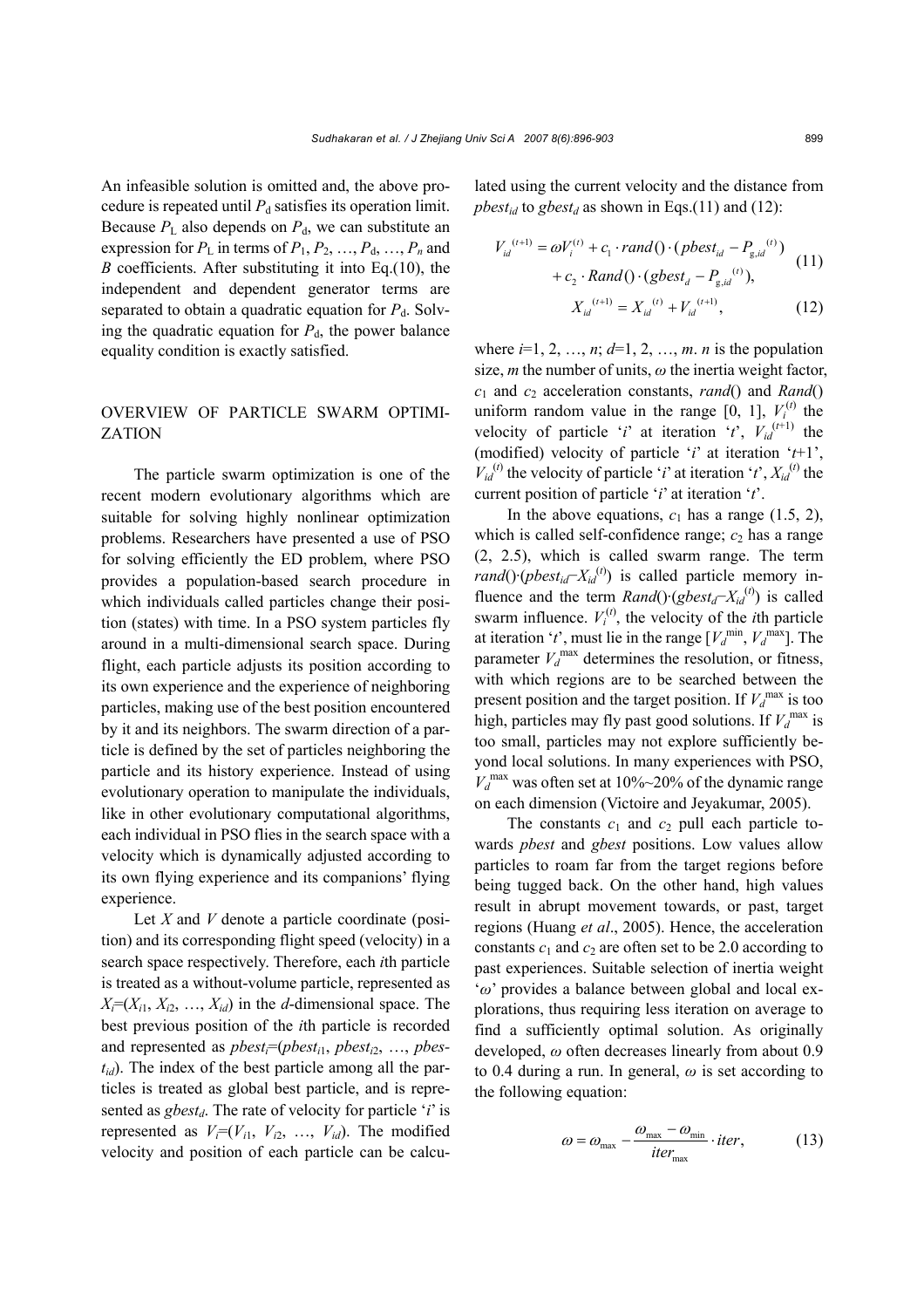where *ω* is inertia weight factor, *ω*max and *ω*min maximum and minimum value of the weighting factor respectively, *iter*<sub>max</sub> the maximum number of iterations, *iter* the current iteration number.

# DEVELOPMENT OF PROPOSED HYBRID AL-GORITHM

In this paper, the constrained ED problem is solved by the integrated GAPSO algorithm and a high quality solution is obtained within practical power system operation. The GAPSO algorithm is utilized to determine the optimal generation power of each unit that was submitted to operation at the specific period, thus minimizing the total generation cost. The following definitions are important before the application of the proposed algorithm for the ED solution.

#### **Representation of individual string**

In an efficient evolutionary method, the representation of chromosome strings of the problem parameter set is important. In this paper, the power output of each unit is taken as a gene, and many genes comprise an individual. Each individual within the population represents a candidate solution for the dispatch problem (Yang *et al*., 1996). For example, if there are *n* units that must be operated to meet a load, then the *j*th individual  $P_{\text{g}j}$  can be defined as follows:

$$
P_{\rm gj} = [P_{j1}, P_{j2}, P_{jd}], \ j = 1, 2, ..., n,
$$
 (14)

where *n* is the number of generating units,  $P_{id}$  is the power output of dependent generating unit at the *j*th individual.

#### **Evaluation function**

The evaluation function *f* (called fitness in GA) must be defined for evaluating the fitness of each individual in the population. For emphasizing the best chromosome and faster convergence of the iteration process, the evaluation value is normalized in the range [0, 1]. *f* is given in Eq.(15) which is the reciprocal of the summation of generation cost function  $F_{\text{cost}}$  and power balance constraint  $P_{\text{pbc}}$  (Gaing, 2003):

$$
f = 1/(F_{\text{cost}} + P_{\text{pbc}}),\tag{15}
$$

where

$$
F_{\text{cost}} = 1 + \text{abs} \Big[ \Big( \sum F_i(P_i) - F_{\text{min}} \Big) / (F_{\text{max}} - F_{\text{min}}) \Big], \ (16)
$$

$$
P_{\rm pbc} = 1 + \left(\sum P_i - P_{\rm D} - P_{\rm L}\right)^2. \tag{17}
$$

 $F_{\text{max}}$  and  $F_{\text{min}}$  are the maximum and minimum generation cost among the individuals in the initial population, respectively.

## **Proposed hybrid GAPSO algorithm**

The sequential steps of the proposed hybrid GAPSO algorithm are given below.

Step 1: Initialize randomly the individuals of the population according to the limit of each unit including individual dimensions, searching points, and velocities. These initial individuals must be feasible candidate solutions that satisfy the operation constraints.

Step 2: To each chromosome of the population the dependent unit output  $P_d$  will be calculated from the power balance equation and *B* coefficient matrix.

Step 3: Calculate the evaluation value of each individual  $P_{gi}$ , in the population using the evaluation function  $f$  given by Eq.(15).

Step 4: Compare each individual's evaluation value with its *pbest*. The best evaluation value among the *pbest*'s is denoted as *gbest*.

Step 5: Modify the member velocity of each individual  $P_g$  according to Eqs.(11) and (12).

Step 6: Check the velocity components constraint occurring in the limits from the following conditions:

If 
$$
V_{id}^{(t+1)} > V_d^{\max}
$$
, then  $V_{id}^{(t+1)} = V_d^{\max}$ ,  
If  $V_{id}^{(t+1)} < V_d^{\min}$ , then  $V_{id}^{(t+1)} = V_d^{\min}$ . (18)

Step 7: Modify the member position of each individual *P*<sup>g</sup>

$$
P_{g,id}^{(t+1)} = P_{g,id}^{(t)} + V_{id}^{(t+1)},\tag{19}
$$

 $P_{g, id}^{(t+1)}$  must be modified toward the near margin of the feasible solution.

Step 8: Apply the genetic operators selection, crossover and mutation to the above population and generate offspring. Now compare the parents and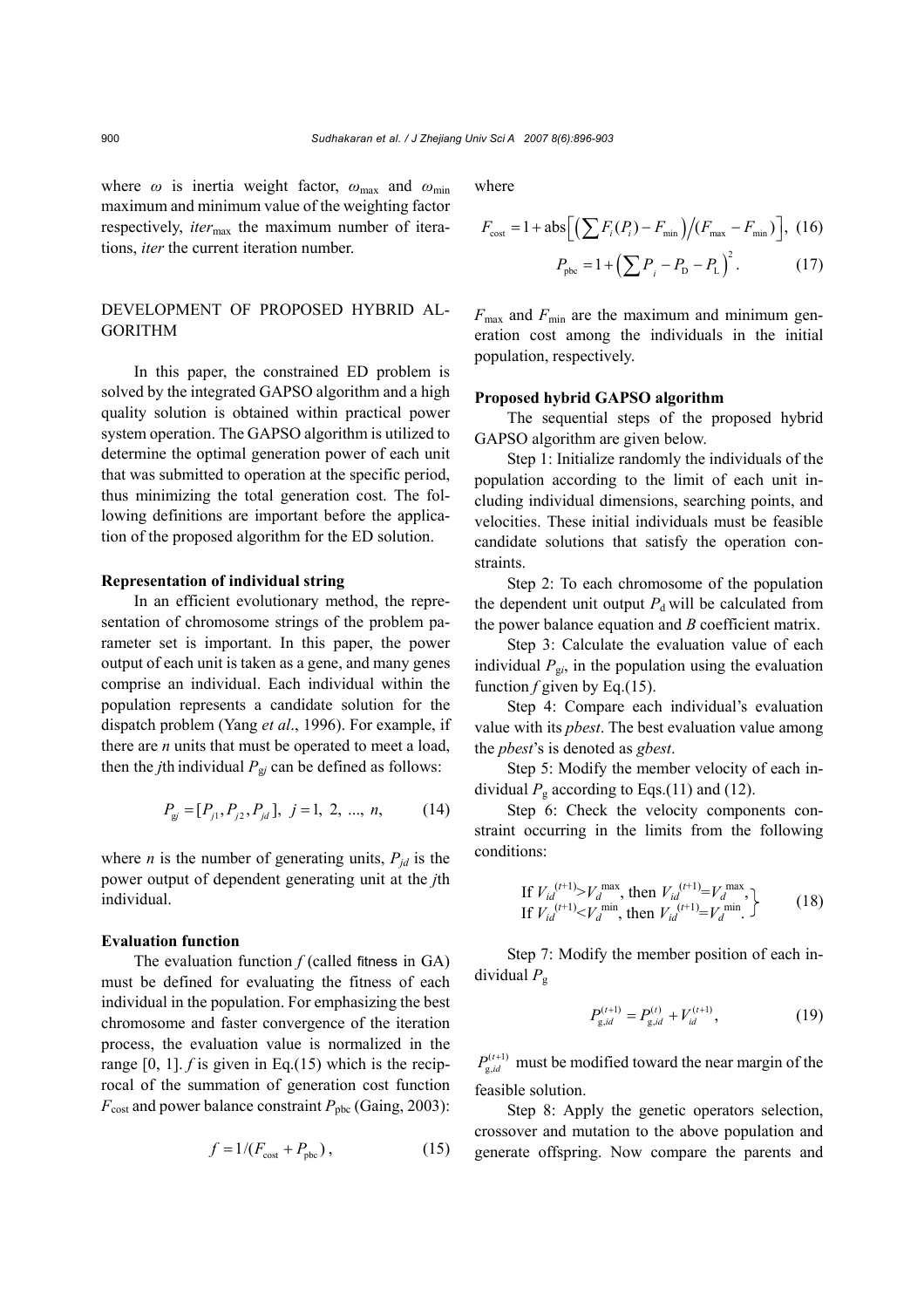offspring to select the fittest chromosomes for the next step.

Step 9: If the evaluation value of each individual is better than previous *pbest*, the current value is set to *pbest*. If the best *pbest* is better than *gbest*, the value is set to be *gbest*.

Step 10: If the number of iterations reaches the maximum, then go to Step 11. Otherwise, go to Step 2.

Step 11: The individual that generates the latest *gbest* is the optimal generation power of each unit with the minimum total generation cost.

# NUMERICAL EXAMPLES AND SIMULATION **RESULTS**

To verify the feasibility of the proposed hybrid algorithm, 15-unit and 40-unit power systems were taken and tested. The ramp rate limits and prohibited operating zones of the example problems are taken into account, so that the proposed hybrid GAPSO algorithm is compared with the GA method and PSO method. Each test system is subjected to 50 trials by the proposed algorithm to have a fair comparison with other methods in computation efficiency and solution quality. The software package in MATLAB was developed to solve the example problems by the proposed algorithm. The solutions by GA method and PSO method were directly taken from the source for comparison (Gaing, 2003), and the developed software package was executed on Pentium IV processor with 550 MHz CPU and 256 MB RAM.

The following parameters have been selected for the proposed hybrid GAPSO algorithm: population size=50; generations=100; inertia weight factor *ω* is set by Eq.(13), where  $\omega_{\text{max}}=0.9$  and  $\omega_{\text{min}}=0.4$ ; the limit of change in velocity of each member in an individual was as  $V_d^{\text{max}}=0.5P_{\text{D,max}}$ ,  $V_d^{\text{min}}=-0.5P_{\text{D,min}}$ ; acceleration constant  $c_1=2$  and  $c_2=2$ ; crossover probability=0.55; mutation probability=0.

#### **Fifteen-unit system**

This example problem contains 15 generating units, whose characteristics are obtained from (Lee and Breipohl, 1993). The total power demand of the system is 2630 MW. The *B* loss coefficients are taken from (Lee and Breipohl, 1993). For this standard power system unit problem, each individual in the population contains 14 generator power outputs and the dimension of each population is  $50\times14$ . The simulation results and comparison of performance of all the methods are shown in Tables 1 and 2.

**Table 1 Comparison of the best solution obtained by hybrid GAPSO with other methods** 

| Parameter                       | Power output (MW) |            |              |  |
|---------------------------------|-------------------|------------|--------------|--|
|                                 | GA                | <b>PSO</b> | Hybrid GAPSO |  |
| $P_1$                           | 415.3108          | 439.1162   | 436.8482     |  |
| P <sub>2</sub>                  | 359.7206          | 407.9727   | 409.6974     |  |
| $P_3$                           | 104.4250          | 119.6324   | 117.0074     |  |
| $P_4$                           | 74.9853           | 129.9925   | 128.2705     |  |
| $P_5$                           | 380.2844          | 151.0681   | 153.3361     |  |
| $P_6$                           | 426.7902          | 459.9978   | 457.4078     |  |
| $P_7$                           | 341.3164          | 425.5601   | 424.4400     |  |
| $P_8$                           | 124.7867          | 98.5699    | 101.1949     |  |
| $P_{9}$                         | 133.1445          | 113.4936   | 116.1186     |  |
| $P_{10}$                        | 89.2567           | 101.1142   | 102.2243     |  |
| $P_{11}$                        | 60.0572           | 33.9116    | 35.0317      |  |
| $P_{12}$                        | 49.9998           | 79.9583    | 78.8482      |  |
| $P_{13}$                        | 38.7713           | 25.0042    | 27.1292      |  |
| $P_{14}$                        | 41.9425           | 41.4140    | 37.1594      |  |
| $P_{15}$                        | 22.6445           | 35.6140    | 37.0390      |  |
| Total power output              | 2668.40           | 2662.40    | 2661.75      |  |
| Power loss                      | 38.40             | 32.40      | 31.75        |  |
| Total generation<br>cost (\$/h) | 33113             | 32858      | 32724        |  |

**Table 2 Solution quality of the proposed hybrid algorithm**

| Method                 | Generation cost (\$/h) |       |       | Average     |
|------------------------|------------------------|-------|-------|-------------|
|                        | Min.                   | Max.  | Avg.  | CPU time(s) |
| GA                     | 33113                  | 33337 | 33228 | 49.31       |
| <b>PSO</b>             | 32858                  | 33331 | 33039 | 26.59       |
| Hybrid<br><b>GAPSO</b> | 32724                  | 33188 | 32984 | 23.52       |

For a power demand of 2630 MW, the total transmission losses are 31.75 MW for the optimal dispatch obtained by the proposed algorithm. As the total power output from all the 15 units is 2661.75 MW, the power balance equation is exactly satisfied. The total generation cost as well as the power losses is less for the proposed algorithm compared with GA method and PSO method. Comparison of results obtained by various methods showed that the proposed algorithm can give optimal solution within a short execution time.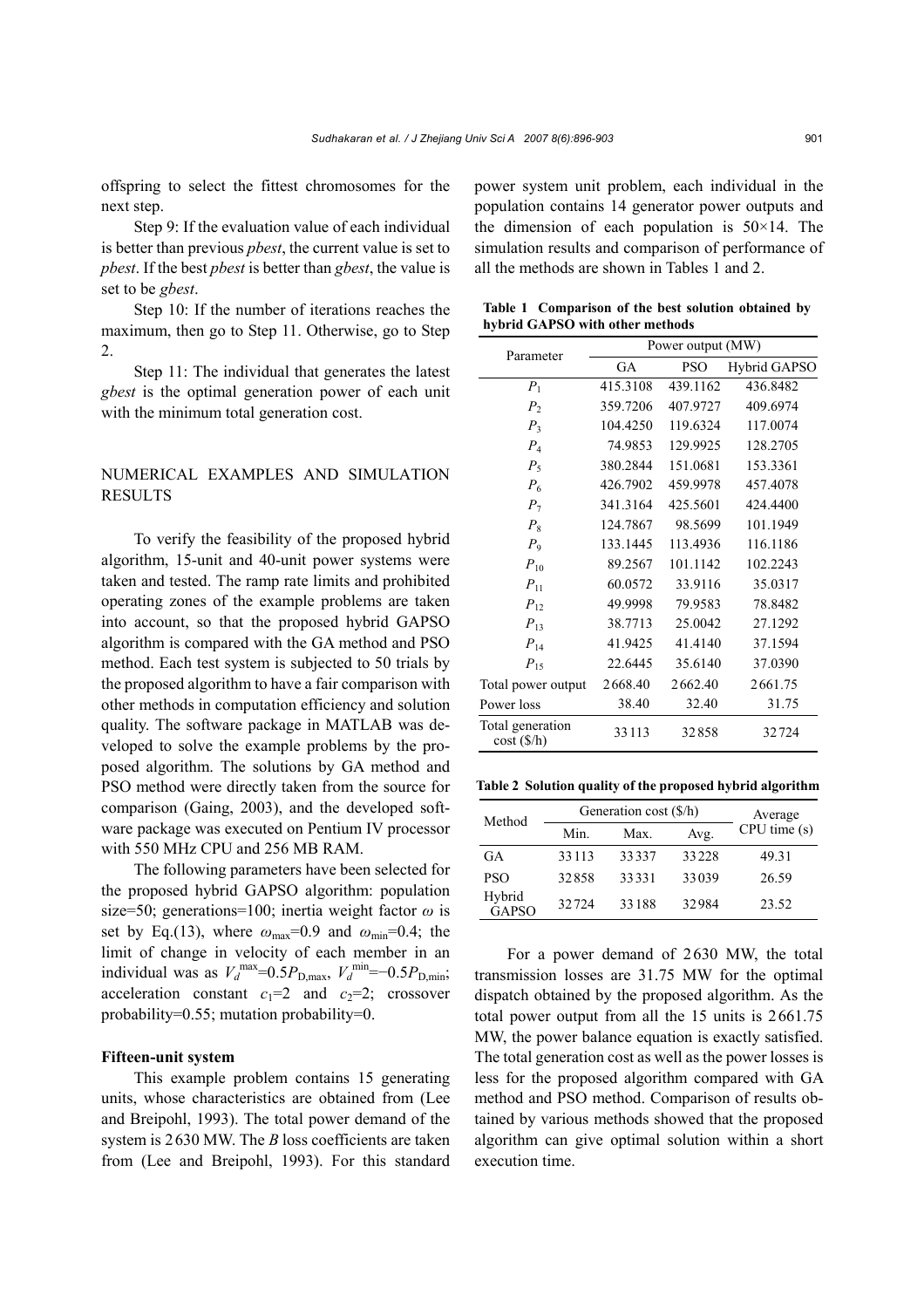### **Fourty-unit system**

The data for the 40-unit system were taken from (Chen and Chang, 1995), in which coal fired, oil fired, gas fired, diesel and combined cycle cogeneration units are present. The system load demand is 8550 MW. Since one unit is considered as a dependent unit, each individual in the population contains 39 generating units outputs. The dimension of the population is 50×39. The simulation results and comparison of performance are given in Tables 3 and 4.

**Table 3 Comparison of the best solution obtained by hybrid GAPSO with other methods (40-unit system)** 

| Total power output<br>8637.26<br>8641.08<br>8636.58<br>(MW)<br>Power loss (MW)<br>91.08<br>87.26<br>86.58<br>Total generation cost<br>135070<br>130380<br>130255 | Parameter | GA | PSO | Hybrid GAPSO |
|------------------------------------------------------------------------------------------------------------------------------------------------------------------|-----------|----|-----|--------------|
|                                                                                                                                                                  |           |    |     |              |
|                                                                                                                                                                  |           |    |     |              |
|                                                                                                                                                                  | (S/h)     |    |     |              |

**Table 4 Solution quality of the proposed hybrid algorithm**

| Method                 | Generation cost (\$/h) |        |        | Average CPU |
|------------------------|------------------------|--------|--------|-------------|
|                        | Min.                   | Max.   | Avg.   | time(s)     |
| GA                     | 135070                 | 137980 | 137760 | 81.80       |
| <b>PSO</b>             | 130380                 | 137740 | 134970 | 59.45       |
| Hybrid<br><b>GAPSO</b> | 130255                 | 136986 | 133678 | 52.39       |

### **Comparison of hybrid GAPSO, PSO and GA**

1. Solution quality

The software package developed has been executed for 50 different runs for the proposed Hybrid GAPSO algorithm and the results are tabulated in Tables 1~4, which showed that the proposed hybrid GAPSO algorithm obtained lower average generation cost compared with the PSO method and GA method for all the three example problems. Fig.1 shows the plot of convergence of the best solution obtained by the proposed algorithm for 15-unit system. Comparison of results proved that the proposed algorithm has better quality of solution than the other methods.

2. Computation efficiency

Tables 1~4 showed that the proposed hybrid GAPSO has less average execution time compared with GA and PSO. Hence the computation efficiency of the proposed algorithm is proved. The above study showed that, even though execution time for one



**Fig.1 Convergence of the proposed algorithm (6-unit** 

iteration is more because of the presence of GA operators, crossover and mutation, the identification of the high performance region and locating the optimal solution is possible within less number of iterations and hence the optimal solution was found within less average execution time.

# **CONCLUSION**

In this paper, the hybrid GAPSO algorithm has been successfully applied to solve the ED problem with generator constraints. The non-linear characteristics of the generator such as prohibited operating zones, ramp rate limits are considered for practical generator operation in the proposed algorithm and the constraint satisfaction technique has been successfully applied to generate feasible solutions. Comparison of results showed that the proposed algorithm can obtain higher quality of solution efficiently for ED problem.

In order to prove its superiority over other methods, many performance estimation measures such as "solution quality and convergence characteristics" and "computational efficiency" were performed and compared. The above study proved that the premature convergence characteristics of the GA method has been eliminated by integrating it with the PSO algorithm and that the proposed algorithm can give higher quality solution within a reasonable computation time.